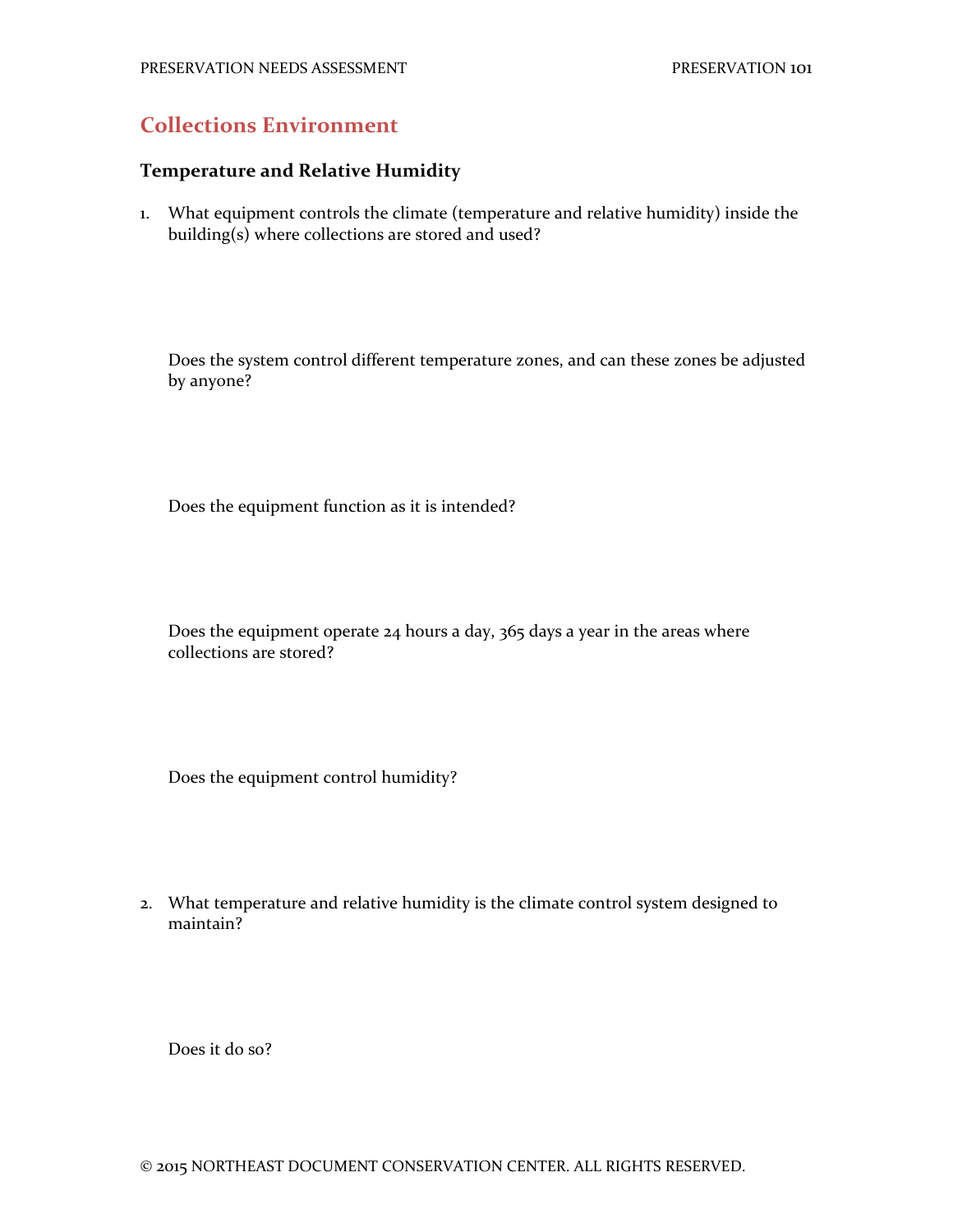- 3. What is the average **actual** temperature and humidity inside the building? (Not just what the equipment reads.) Estimate if necessary and indicate prevailing conditions in the summer, winter, and during transition periods in spring and fall.
- 4. Is the environment in collections storage areas monitored on a regular basis?

If yes, what equipment is used, and are the units regularly calibrated?

5. What, if any, supplemental environmental control equipment (fan, dehumidifier, space heater, etc.) is used in areas covered by the overall climate control system?

6. What are the institution's highest priorities for improving and/or maintaining temperature and relative humidity?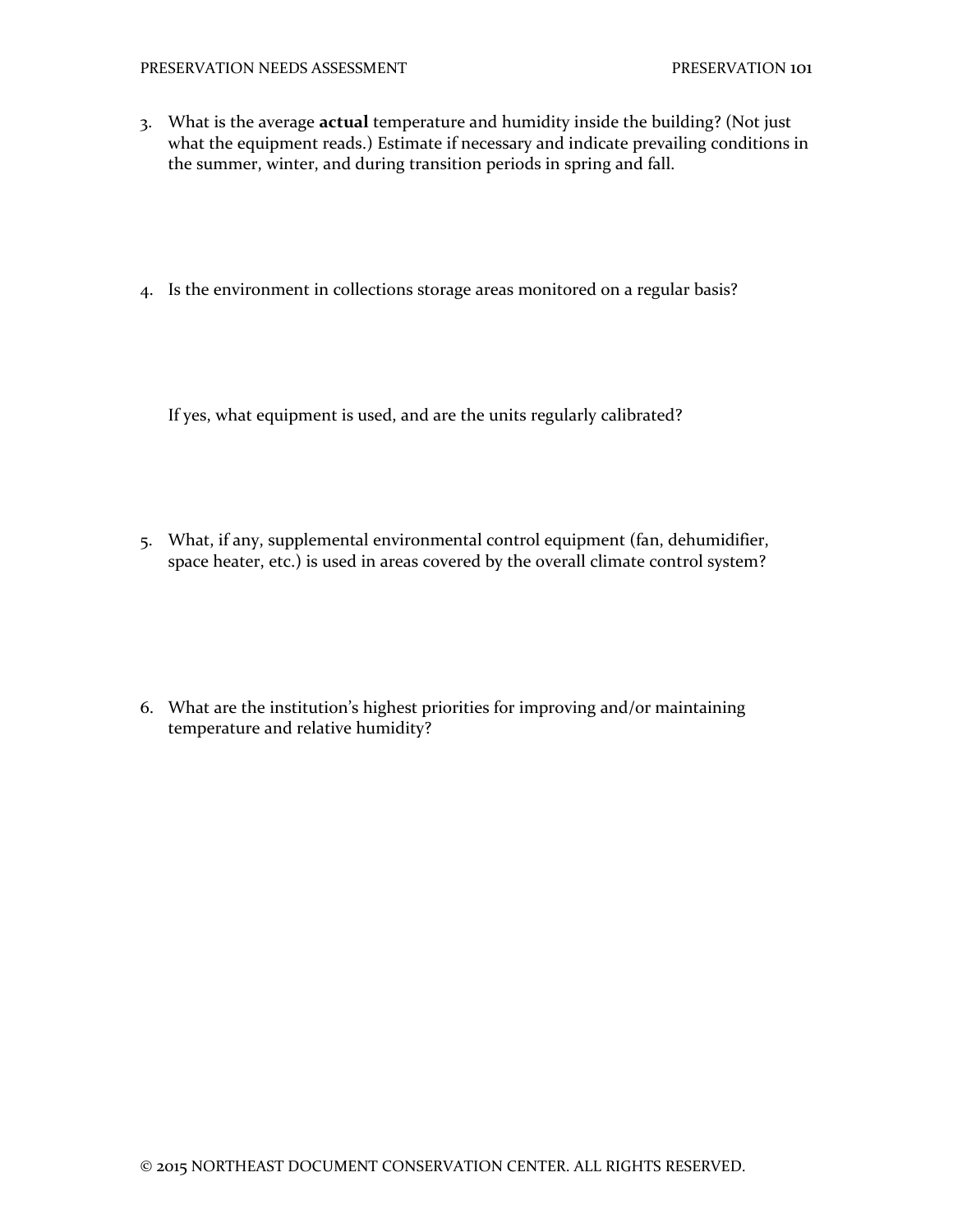# **Pollution**

7. How is air circulated throughout the building?

If air circulation is achieved with the HVAC system, are any of the vents blocked by furniture or collections?

Does air seem to circulate effectively or are there noticeable "dead" pockets of air?

8. Where is the air intake for the building?

Does it take in fumes such as vehicle exhausts or building exhausts?

9. Is the air circulation system equipped with filters?

If so, what level of protection do they provide (e.g., do they filter particulate material, or particulates and gases)?

10. Are all filters changed regularly?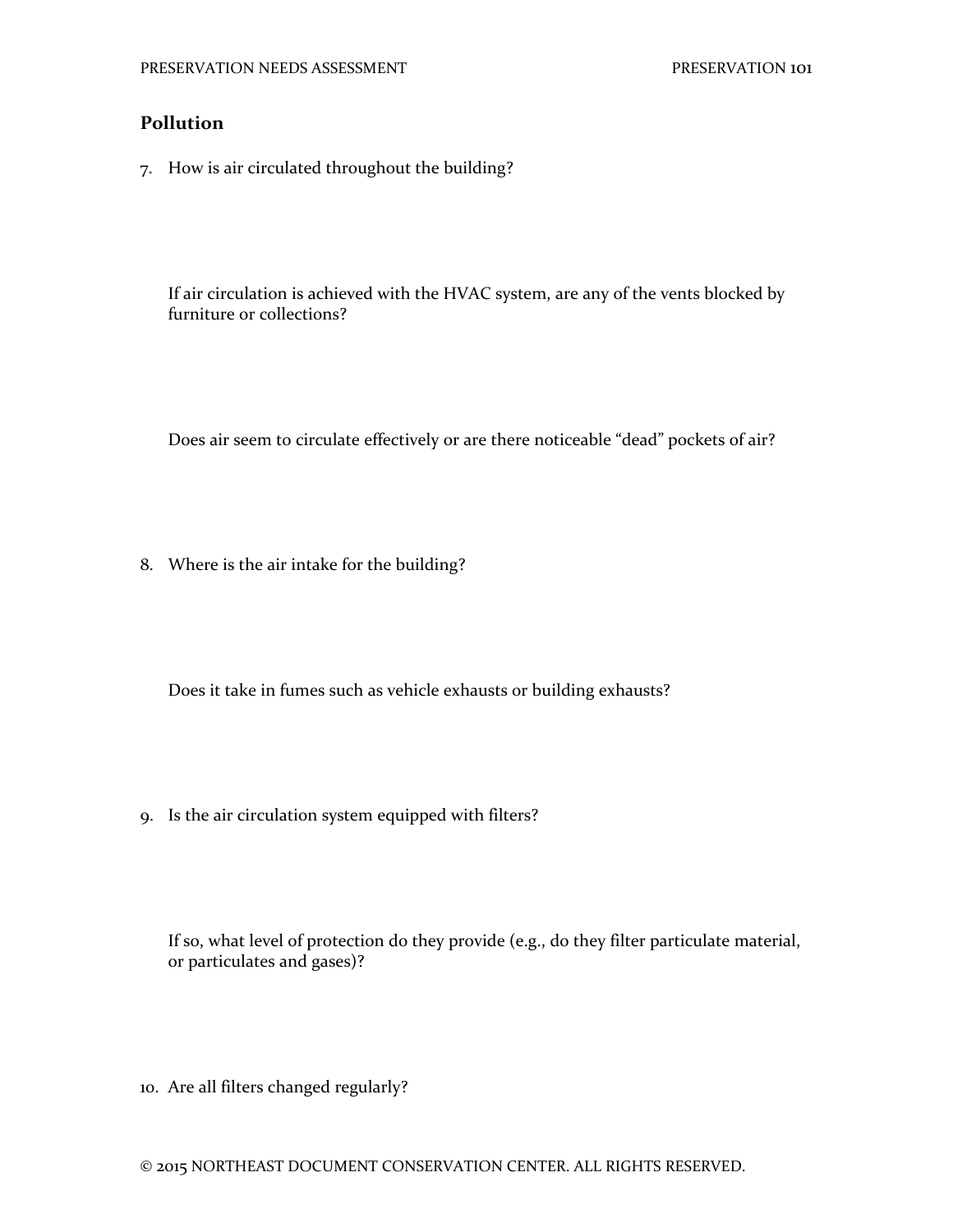If yes, how often and by whom?

11. Is smoking allowed in the building?

## **Light**

- 12. Are there any sources of natural light in collections areas? Please specify (consider storage areas, exhibition spaces, reading rooms, etc.).
- 13. Is sunlight entering collection storage and exhibit areas controlled to minimize intensity and remove ultraviolet radiation?
- 14. Are shades, curtains, or blinds shut when: (please check all that apply)
	- \_\_\_ Sunlight is direct
	- \_\_ The room is not in use
	- The building is closed
	- 15. What type of artificial lighting is used?

If fluorescent lights are used, are they filtered to reduce ultraviolet radiation?

16. Are lights turned off when collections areas are unoccupied?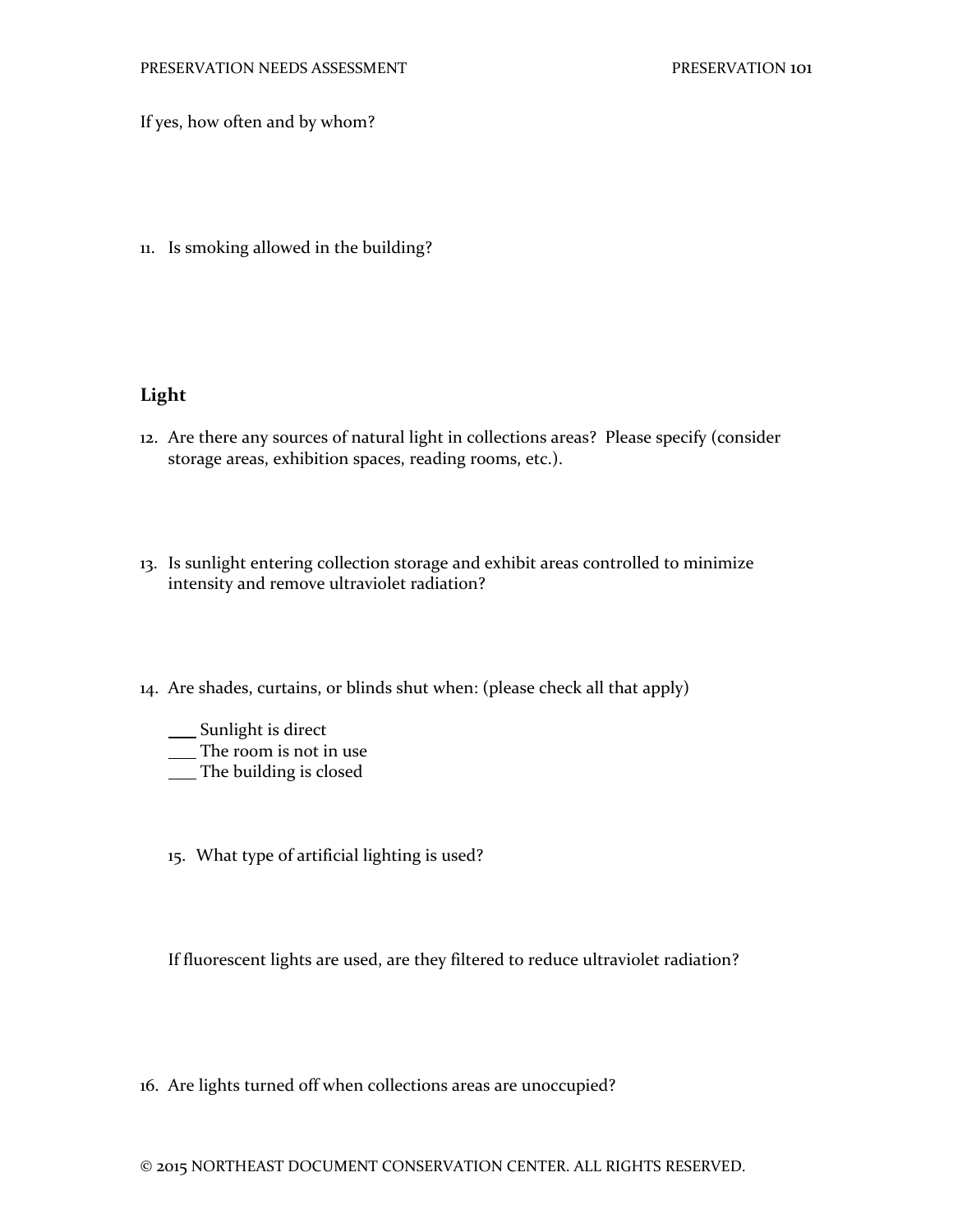#### **Pests**

17. Is there a history of insects, rodents, or other pests in the building?

Is extermination or chemical fumigation done routinely?

What is used, where is it deployed, and is it effective?

Is extermination or chemical fumigation necessary?

Has your institution implemented any integrated pest management strategies?

Does your institution routinely monitor for pests? If so, how?

18. Are food and drink prohibited in collections areas?